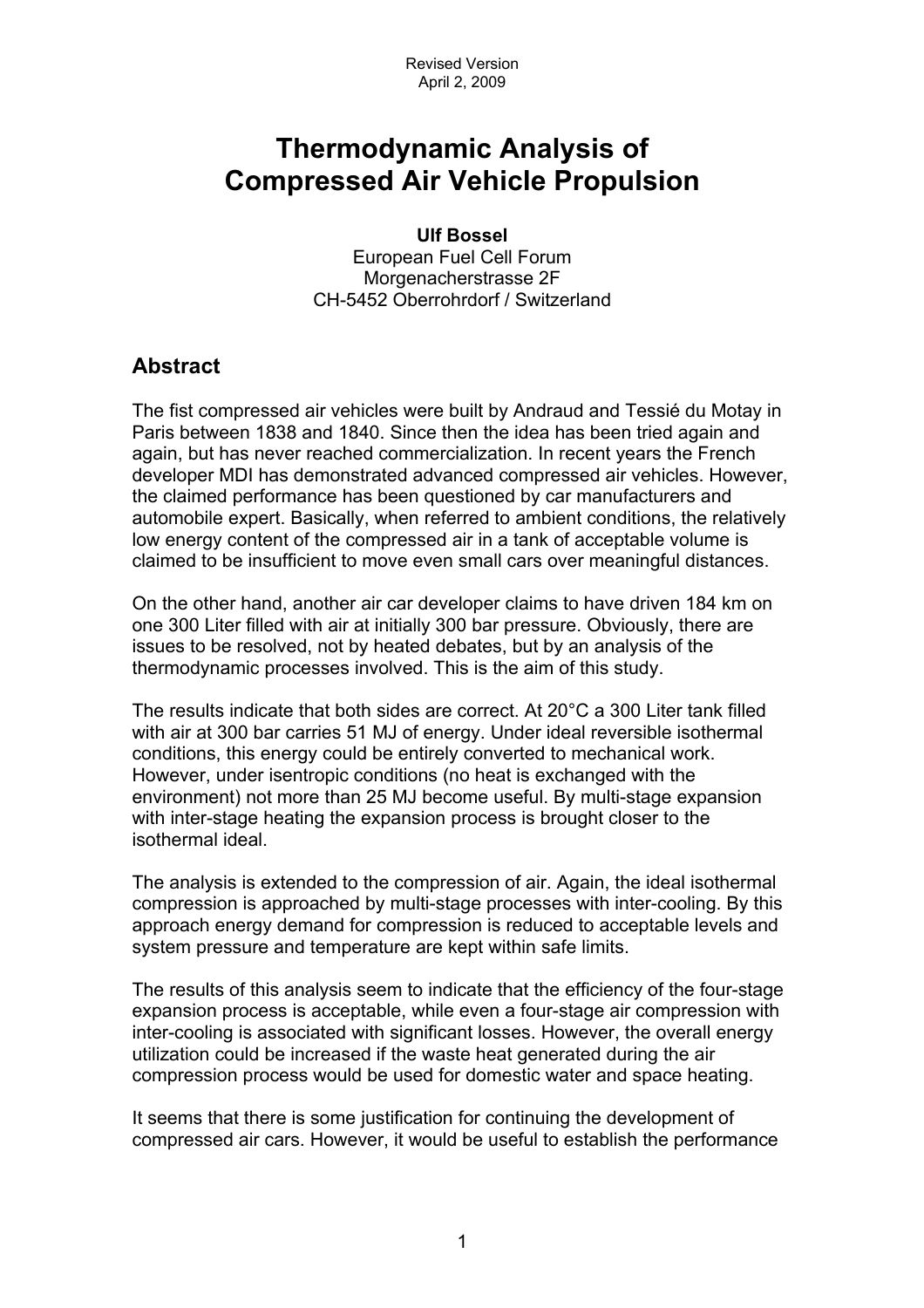of such vehicles by an endurance race under controlled conditions in the presence of the general public.

#### **1. Introduction**

The air flow of a compressed air car is schematically shown in Figure 1. The following two questions need to be answered.



Figure 1 Schematic of air compression, compressed air transfer to car and the use of compressed air for vehicle propulsion

#### **Question A**

How much compression energy is needed to fill the tank with air at final pressure (300 bar = 30 MPa), but ambient temperature (20°C = 293.15K)?

The compression process is treated as polytropic change of state. The compression from the initial air volume  $V_1$  to the final tank volume  $V_2 = V_3$  is followed by heat removal at constant tank volume  $V_3$  from ( $p_2$ ,  $T_2$ ) to ( $p_3$ ,  $T_3 = T_1$ ), i.e. back to the original ambient temperature  $T_1$ . The final conditions ( $p_3,T_3=T_1$ ) can also be reached by an ideal isothermal compression from  $(p_1, V_1)$ . The technical work input by isothermal compression  $W<sub>t13</sub>$  is equal to the final energy content of the tank irrespective of the chosen path of polytropic compression and isochoric cooling. The energy input is related to the thermodynamics of the compression process. The lower limit is obtained for isothermal, the upper for isentropic compression while polytropic case are located between the two.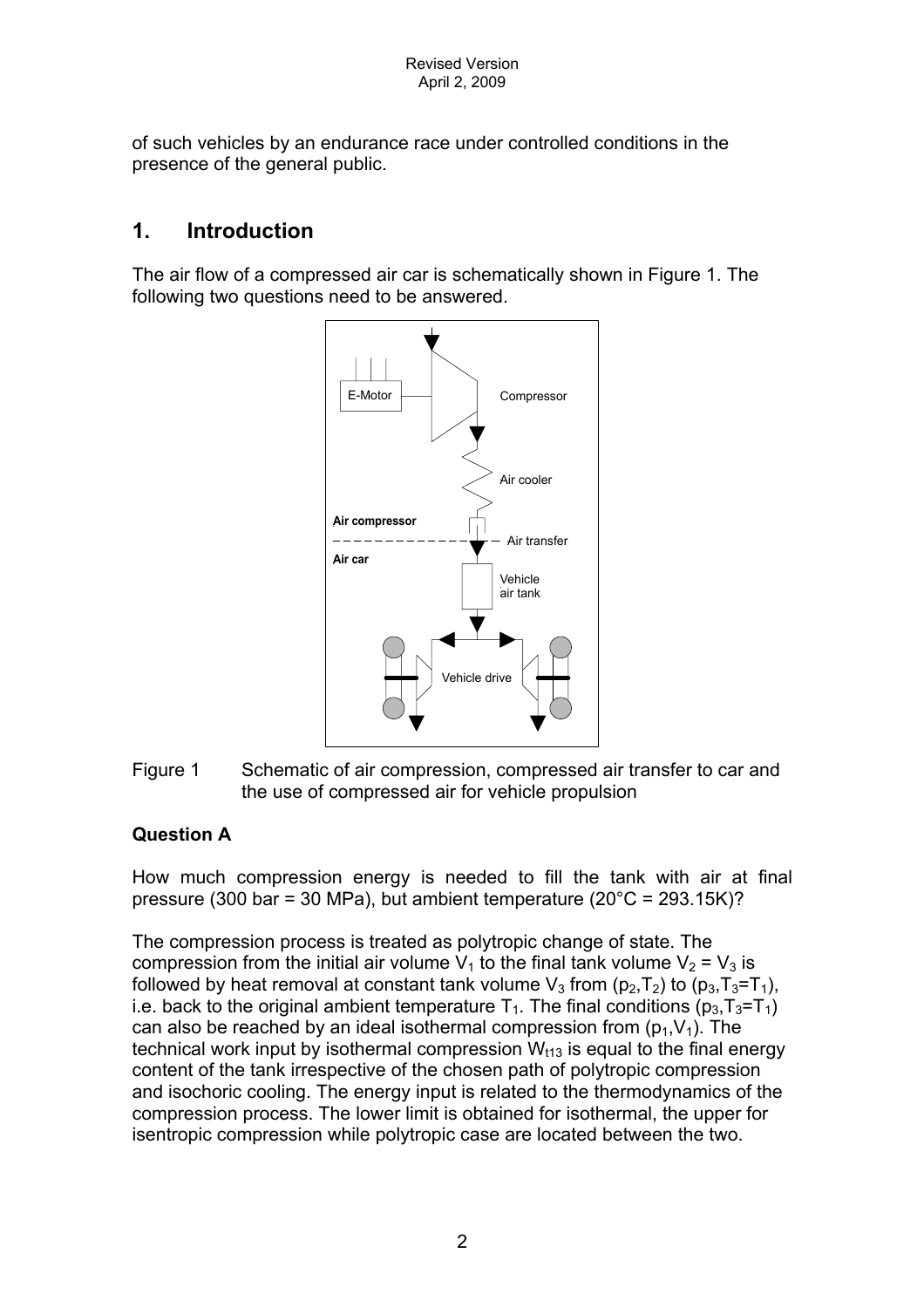#### **Question B**

How much mechanical energy can be recovered by expanding the compressed air in an air motor?

The expansion from  $(p_3,T_3=T_1)$  to  $(p_4=p_1, T_4 < T_1)$  is also considered to be polytropic. For an ideal isothermal expansion the entire reversible isothermal technical work input  $W_{t13}$  could be recovered by a reversible process. However, in reality less energy is converted to technical work by the real expansion. Again, the polytropic process is worse than an isothermal, but better than an isentropic expansion.

After the extraction of expansion work the air is exhausted at low temperatures. In an overall energy balance the heat taken from the ambient to restore initial air temperatures is less than the heat released during air compression because of the non-ideal processes involved.

There are technical options for compression and expansion. The following analysis will suggest useful clues for the design of a compression-expansion system for air cars with acceptable driving performance that make good use of the electric energy needed to compress the air.

## **2. Reference Conditions**

| <b>Reference conditions:</b><br>Normal pressure<br>Normal temperature<br>Air density at NTP | $p_0$<br>$T_0$<br>$\rho_0$ | $= 0^{\circ}$ C = 273.15 K<br>= 1.2922 kg/m <sup>3</sup> |                              | $= 760$ mmHg = 1.01325 bar = 0.101325 MPa                          |
|---------------------------------------------------------------------------------------------|----------------------------|----------------------------------------------------------|------------------------------|--------------------------------------------------------------------|
| Initial conditions ("1"):                                                                   |                            |                                                          |                              |                                                                    |
| Ambient temperature $T_1$                                                                   |                            | $= 20^{\circ}$ C = 293.15K                               |                              |                                                                    |
| Ambient pressure                                                                            | $p_1$                      | $= 1 \text{ bar} = 0.1 \text{ MPa}$                      |                              |                                                                    |
| Air density                                                                                 | $\rho_1$                   | = 1.1883 kg/m <sup>3</sup>                               |                              |                                                                    |
| Original air volume                                                                         |                            |                                                          |                              | $V_1$ = $V_3$ * $p_3/p_1$ = 90 m <sup>3</sup> (before compression) |
| Mass of air                                                                                 | m <sub>1</sub>             |                                                          | $= V_1 * \rho_1$ = 106.95 kg |                                                                    |
| Final conditions inside filled tank ("3"):                                                  |                            |                                                          |                              |                                                                    |
| Tank volume                                                                                 | $V_3$                      | $= 300$ Liter = 0.3 m <sup>3</sup>                       |                              |                                                                    |
| Air temperature                                                                             |                            |                                                          | $T_3 = T_1 = 20^{\circ}C$    | $= 293.15 K$                                                       |
| Pressure in air tank                                                                        |                            | $p_3 = 300 \text{ bar} = 30 \text{ MPa}$                 |                              |                                                                    |
| Air density                                                                                 | $\rho_3$                   | $= 356.49$ kg/m <sup>3</sup>                             |                              |                                                                    |
| Mass of compressed air                                                                      | m <sub>3</sub>             | $= V_3 * \rho_3$                                         |                              | $= 106.95$ kg = $m_1$ (check)                                      |
| Final conditions after expansion ("4"):                                                     |                            |                                                          |                              |                                                                    |
| Air pressure                                                                                | p <sub>4</sub>             | $= 1 bar$                                                | = 0.1 MPa                    |                                                                    |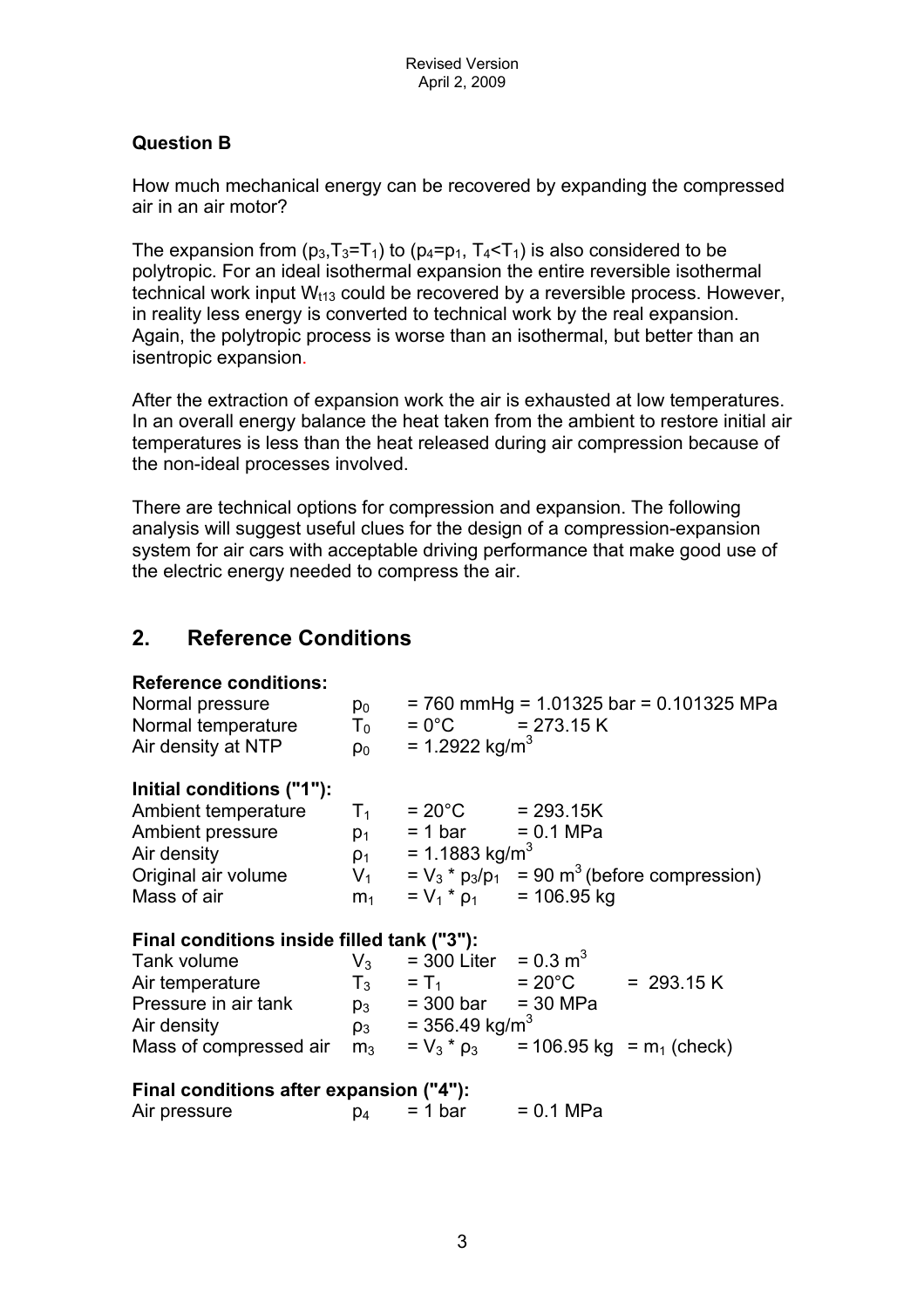# **3. Air Compression**

Three compression processes are illustrated in a pressure-volume diagram (Figures 2) and a temperature-entropy diagram (Figure 3). Both presentations are commonly used for thermodynamic analyses.



Figure 2 P-V Diagram of single-stage air compression



Figure 3 T-s Diagram of single-stage air compression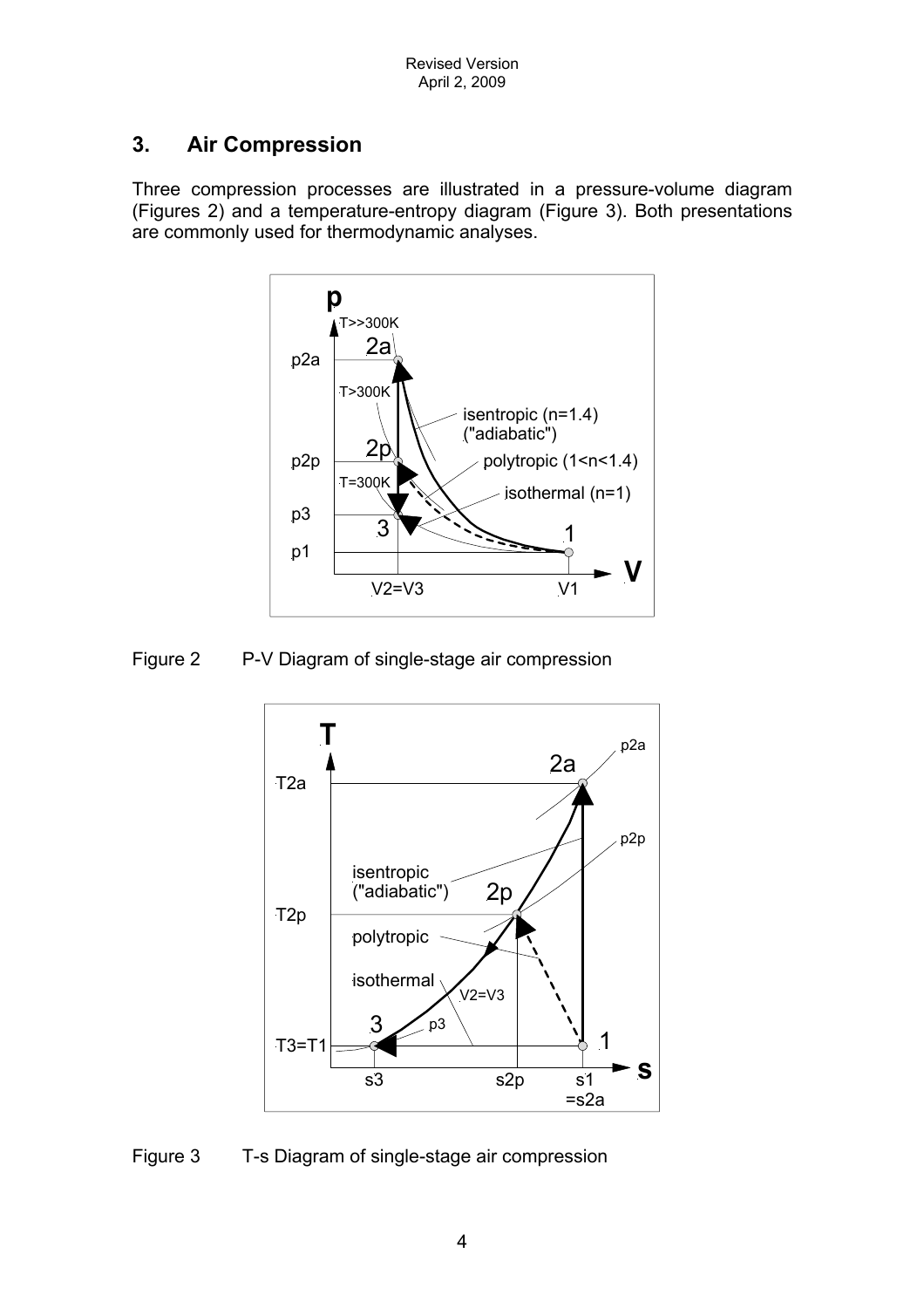#### **3. Isothermal Compression**

During the idealized reversible isothermal compression process the temperature is considered to remain unchanged. The initial temperature  $T_1$  is also the final temperature  $T_3$ . All compression heat must be removed during the compression process by heat exchange with the environment (e.g. by transfer to a colder medium). In reality this is impossible for practical system designs.

The technical work required for filling the tank with air from  $(p_1,T_1)$  to  $(p_3,T_3=T_1)$ under isothermal conditions is

$$
W_{t13} = W_{13} = p_1 * V_1 * ln(p_3/p_1)
$$
  
= p\_1 \* V\_1 \* ln(V\_1/V\_3) (1)

## **4. Polytropic Compression Followed by Isochoric Cooling**

The polytropic change of state follows the isentropic laws. However, the isentropic coefficient ( $y = 1.4$  for air) is replaced by a polytropic coefficient n. The value of the coefficient n may vary between 1.4 for isentropic and 1.0 for isothermal expansions. Air is treated as an ideal gas.

In the isentropic case, no heat is neither exchanged with the environment nor generated internally by friction or poor aerodynamics, while in the polytropic case some heat is exchanged with the environment or available form internal friction losses. The isothermal case is the second idealized limit for real compression or expansion processes. However, a polytropic compression process is always associated with an increase of entropy as seen in the T-s-Diagram (Figure 3).

The technical work required for polytropic air compression from initial ( $p_1, V_1$ ) to final (p<sub>2</sub>,V<sub>2</sub>) with V<sub>2</sub> = V<sub>3</sub> is given by the following equation:

$$
W_{t12} = m * c_p * (T_2 - T_1)
$$
  
= p<sub>1</sub> \* V<sub>1</sub> \* n/(n-1) \* [(V<sub>1</sub>/V<sub>3</sub>)<sup>0</sup>(n -1) - 1] (2)

The intermediate pressure  $p_2$  and temperature  $T_2$  are obtained from

$$
p_2 = p_1 * (V_1/V_3)^2 n
$$
 (3)

and  $T_2 = T_1 * (V_1/V_3)^0[(n-1)/n]$  (4)

Finally, a thermodynamic efficiency of compression can be defined as the ratio of useful energy in the tank to the total technical work required to fill the tank with compressed air.

$$
\eta_{\text{th}} = W_{\text{t13}} / W_{\text{t12}} \tag{5}
$$

The following significant results are obtained for different polytropic coefficients: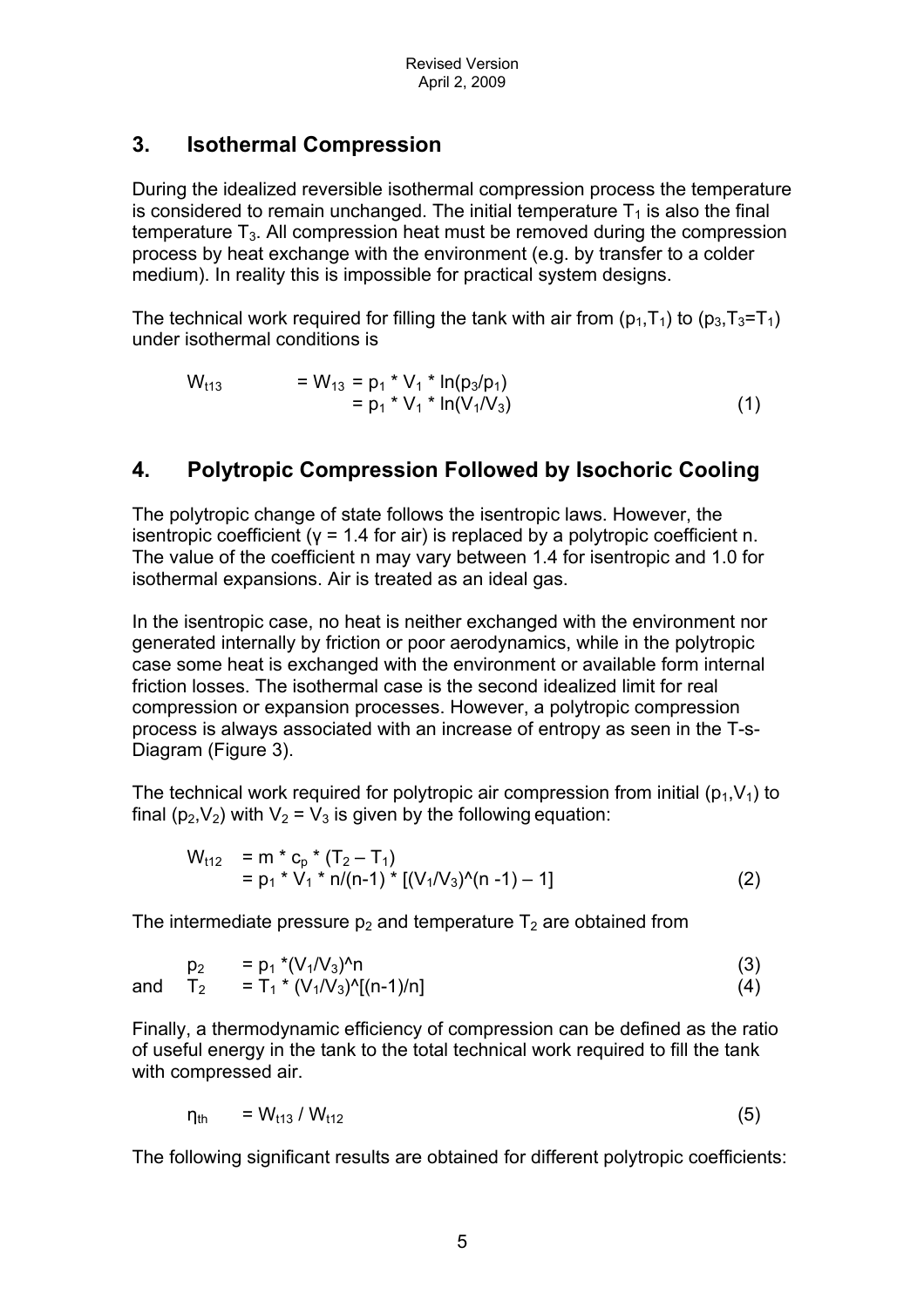Revised Version April 2, 2009

| Single-stage<br>compression     | iso-<br>thermal | poly-<br>tropic | poly-<br>tropic | poly-<br>tropic | isen-<br>tropic | units |
|---------------------------------|-----------------|-----------------|-----------------|-----------------|-----------------|-------|
| Polytropic coefficient n        | 1.0             | 1.1             | 1.2             | 1.3             | 1.4             |       |
| Technical Work W <sub>t12</sub> | 51              | 76              | 115             | 177             | 277             | MJ    |
| Energy in tank $Wt_{13}$        | 51              | 51              | 51              | 51              | 51              | MJ    |
| Efficiency $Wt_{13}/W_{t12}$    | 100             | 67              | 45              | 29              | 19              | $\%$  |
| Final temperature $T_2$         | 20              | 219             | 485             | 820             | 223. ا          | °C    |

The results clearly indicate that the compression has to proceed close to the isothermal limit. Low energy input, reasonable temperatures and acceptable efficiencies cannot be obtained under isentropic conditions. The problems are solved with multi-stage compression and air cooling between stages. The analysis does not include real gas effects and mechanical or electrical losses.

#### **5. Four-Stage Compression**

A four-stage compression process is now analyzed. Heat is removed by three intercoolers between stages 1 to 4 and between the final stage and the tank. The polytropic compression process is started with air under normal conditions ( $p_1$  = 1bar,  $T_1$  = 20°C). For all following stages the inlet air temperature is assumed to be cooled to 20°C. In practice, this can only be accomplished by heat transfer to a cold medium.



Figure 4 T-s-presentation of a four-stage compression compared to a single-stage compression

The four-stage compression process is sketched in the temperature-entropy presentation of Figure 4. Compared to the single-stage polytropic process (point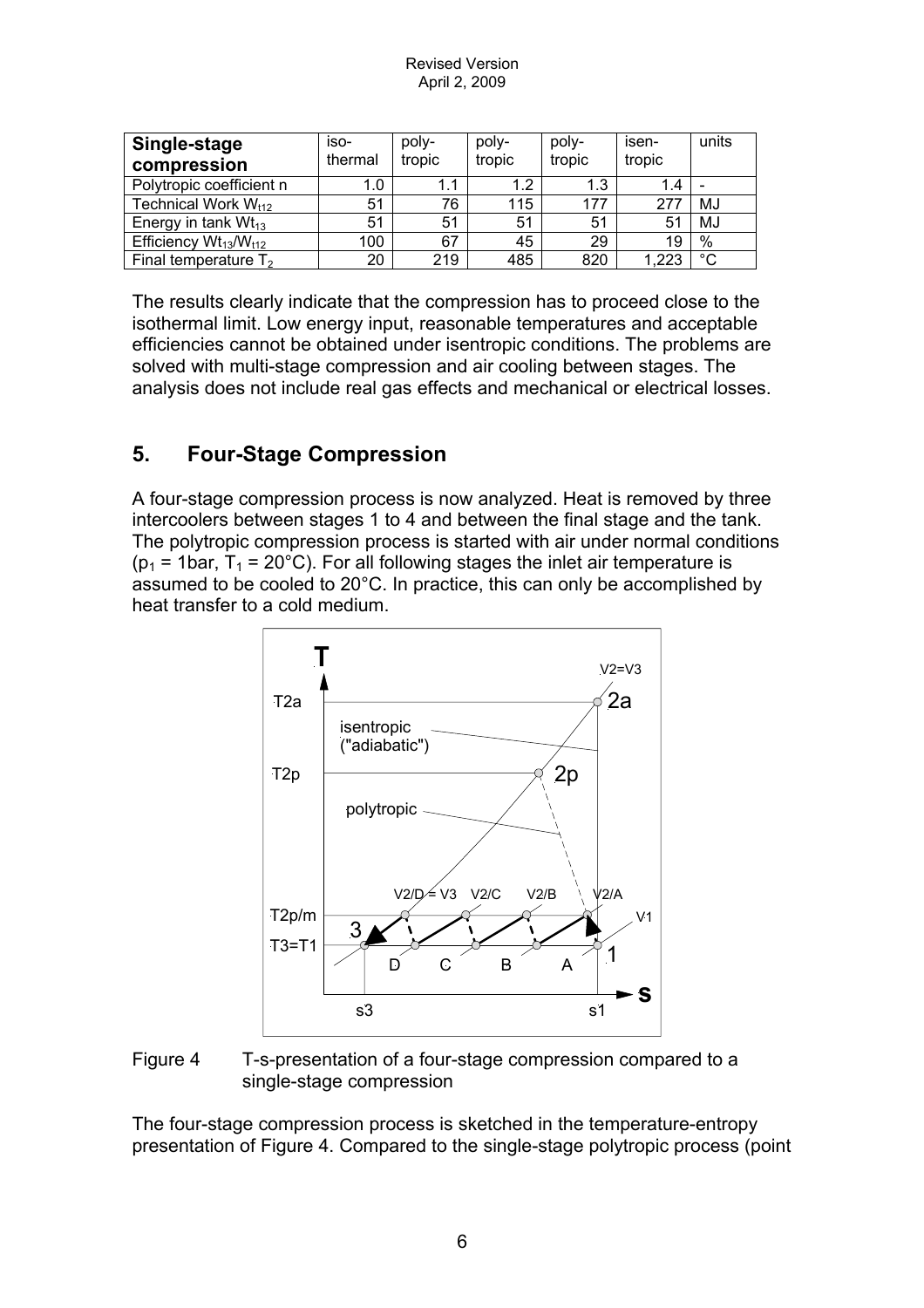2p) excessive air temperatures are avoided by multi-stage compression. Also, the compression work needed is reduced significantly as shown by the table below.

For the simplified analysis each of the four stages was assumed to operate at the same compression ratio of 4.162, equal to the 4th root of the total pressure ratio of 300. For a polytropic exponent  $n = 1.40$  the following results are obtained:

| Stage identification    | $\boldsymbol{\mathsf{A}}$ | B     | С     |        | Units             |
|-------------------------|---------------------------|-------|-------|--------|-------------------|
| Inlet pressure          | 0.1                       | 0.42  | 1.73  | 7.21   | MPa               |
| Outlet pressure         | 0.42                      | 1.73  | 7.21  | 30.00  | MPa               |
| Inlet temperature       | 20                        | 20    | 20    | 20     | $\overline{c}$    |
| Outlet temperature      | 168                       | 148   | 128   | 110    | $\overline{C}$    |
| Inlet air volume (20°C) | 90                        | 21.63 | 5.20  | 1.25   | m <sup>3</sup>    |
| Outlet air volume       | 21.63                     | 5.20  | 1.25  | 0.30   | m <sup>3</sup>    |
| Inlet air density       | 1.19                      | 4.95  | 20.58 | 85.66  | kg/m <sup>3</sup> |
| Outlet air density      | 5.82                      | 20.20 | 70.12 | 243.35 | kg/m <sup>3</sup> |

The equations (1) to (5) derived for a single stage air compression are used for each stage of the four subsequent processes. The overall results are obtained by summing the technical work input or the heat released from each stage. The results strongly depend on the polytropic coefficient n, i.e. on the polytropic efficiency or the aerodynamic quality of the compressor and the intercooler heat exchangers.

| Four-stage<br>compression       | iso-<br>thermal | poly-<br>tropic | poly-<br>tropic | poly-<br>tropic | isen-<br>tropic | units  |
|---------------------------------|-----------------|-----------------|-----------------|-----------------|-----------------|--------|
| Polytropic coefficient n        | 1.0             | 1.1             | 1.2             | 1.3             | 1.4             |        |
| Technical Work W <sub>t12</sub> | 51              | 61              |                 | 83              | 97              | MJ     |
| Energy in tank $Wt_{13}$        | 51              | 51              | 51              | 51              | 51              | MJ     |
| Efficiency $Wt_{13}/W_{t12}$    | 100             | 87              | 81              | 78              | 77              | $\%$   |
| Final temperature $T_2$         | 20              | 60              | 90              | 107             | 110             | $\sim$ |

Obviously, significant energetic and thermodynamic advantages can be obtained when the compression process is spread over many stages with integrated inter-cooling. Even for an isentropic compression process the overall thermodynamic efficiency is increased from 42% to 53% by staging. Realistic may be a polytropic four-stage compression with  $n = 1.30$  yielding an thermodynamic efficiency of 78%. Even higher values may be obtained by adding compression stages or by improved air cooling between stages. However, such solutions are complex and expensive. They may not be suited for onboard applications in vehicles.

# **6. Technical Work Derived from the Stored Pressurized Air**

Technical work is recovered by expanding the compressed air in suitable expansion engines from tank conditions ( $p_3$  = 30 MPa,  $T_3$  = 20°C = 293K) to ambient pressure ( $p_4$  = 0.1 MPa = 1 bar). The temperature of the expanding air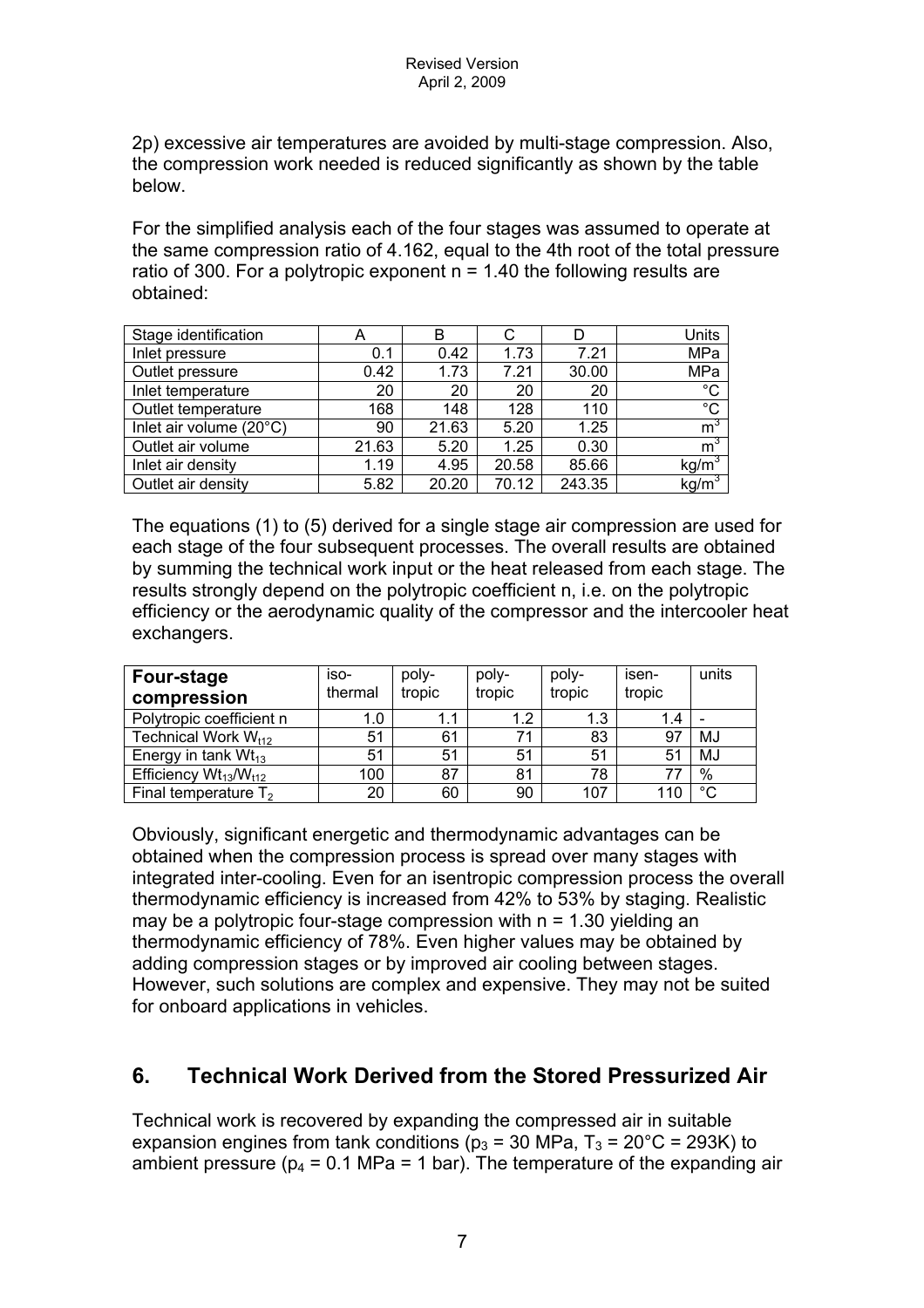will drop to depending on the pressure ratio and the thermodynamic quality of the expansion. The lowest temperatures are reached for an isentropic expansion when no heat can flow from the environment to the cooler air. The other extreme is the isothermal expansion at constant temperature.



Figure 5 p-V-diagram of single-stage expansion processes



Figure 6 T-s-diagram of single-stage expansion processes

With respect to ambient temperature  $T_1 = 20^{\circ}$ C the energy content of the tank is equal to the isothermal technical work  $W_{t13}$ . This energy can be recovered only partially by an isentropic or polytropic expansions as indicated by the p\*dV diagram (Figure 5).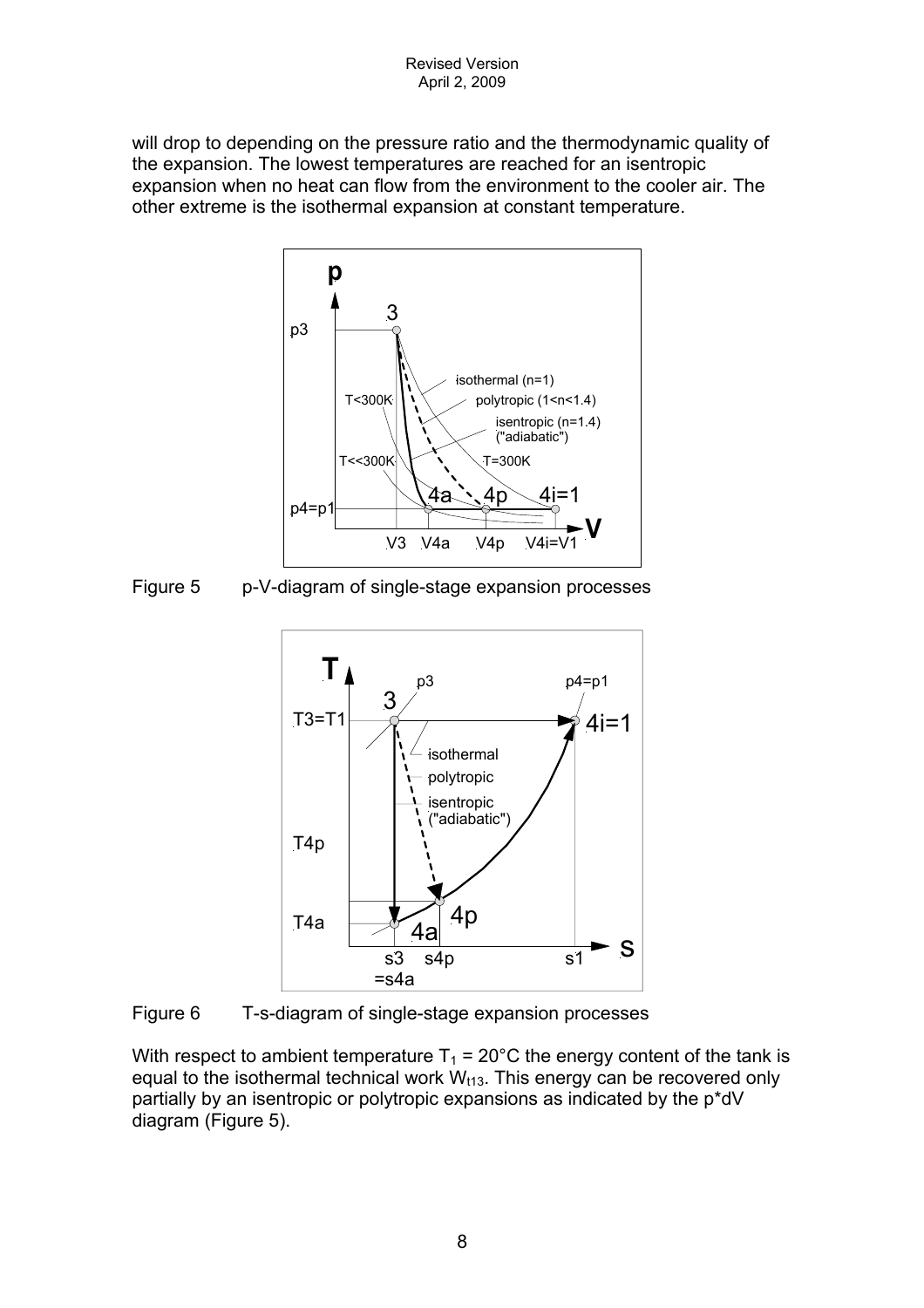# **7. Single-Stage Expansion**

The thermodynamic equations presented above for air compression are also valid for air expansion. Again, the expansion process follows some polytropic dependence between the isentropic ( $n = 1.40$ ) and isothermal ( $n = 1.00$ ) limits. While in the case of compression the thermodynamic change of state was related to the change of volume, it is related to the change of pressure for the case of expansion.

For a generalized polytropic expansion from the initial conditions ( $P_3$  = 30 MPa and  $T_3 = 20^{\circ}$ C = 293K) to p<sub>4</sub> = 0.1 MPa = 1 bar with (p<sub>3</sub>V<sub>3</sub> = p<sub>1</sub>V<sub>1</sub>) the technical work recovered is given by

$$
W_{t34} = m * c_p * (T_4 - T_3)
$$
  
=  $p_1 * V_1 * n/(n-1) * [(p_4/p_3)^(n/(n-1)) - 1]$  (6)

The final temperature  $T_4$  is obtained from

$$
T_4 = T_3 * (p_4/p_3)^{1/2}[(n-1)/n]
$$
 (7)

Finally, the overall thermodynamic efficiency is of interest. The useful technical work output of the expansion engine  $W<sub>134</sub>$  is related to the technical work input for compression  $W_{t12}$ :

$$
\eta_{\rm th} = W_{134} / W_{112}
$$
 (8)

The following results represent a single-stage polytropic expansion of air from tank conditions  $P_3$  = 30 MPa and  $T_3$  = 20°C. All equation for work or energy yield negative results as work is extracted from the system. However, minus signs are omitted from the tabulated numbers.

| Single-stage<br>expansion        | iso-<br>thermal | poly-<br>tropic | poly-<br>tropic | poly-<br>tropic | isen-<br>tropic | units       |
|----------------------------------|-----------------|-----------------|-----------------|-----------------|-----------------|-------------|
| Polytropic coefficient n         | 1.0             | 1.1             | 1.2             | 1.3             | 1.4             |             |
| Technical Work W <sub>t34</sub>  | 51              | 51              | 33              | 29              | 25              | MJ          |
| Energy in tank $Wt_{13}$         | 51              | 51              | 51              | 51              | 51              | MJ          |
| Efficiency $Wt_{34}$ / $W_{t13}$ | 100             | 78              | 65              | 56              | 49              | $\%$        |
| Final temperature $T_4$          | 20              | $-99$           | $-160$          | $-194$          | $-216$          | $^{\circ}C$ |

In the isentropic case the theoretical final temperature of the expanded air drops to minus 216°C, i.e. well below the temperature of liquid air at atmospheric pressure. Needless to say, this does not represent reality. However, it indicates that technical problems may limit the extraction of mechanical work from compressed air by expansion engines.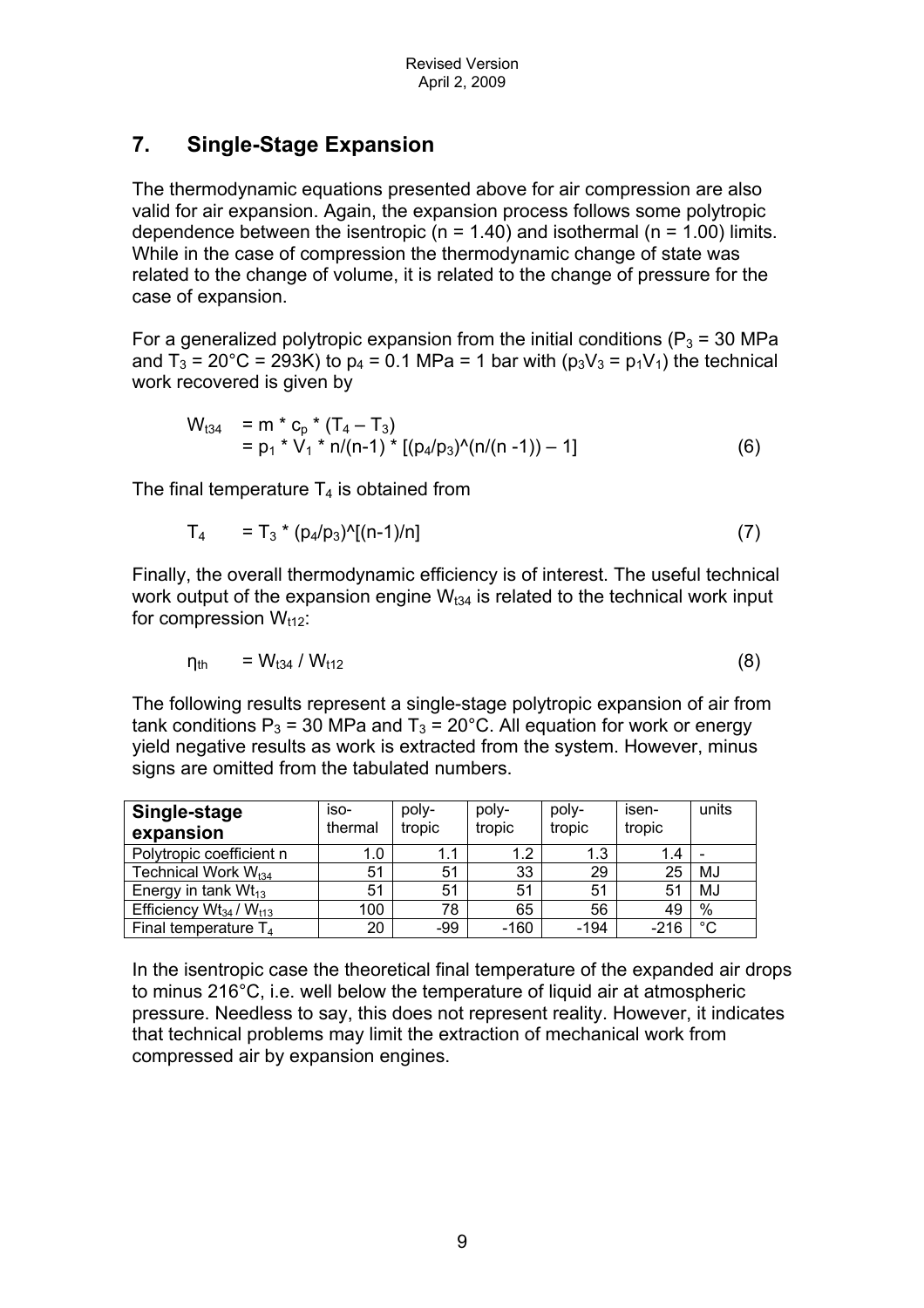# **8. Four-Stage Expansion**

The lowest technical work  $W_{t34}$  is recovered from an isentropic expansion. For polytropic expansions the temperature of the air is raised by heat generated during the process as a result of friction or non-ideal aerodynamics, or heat is accepted from the environment by heat exchange. As expected, the highest efficiency is obtained when the expansion process proceeds close to the isothermal limit. From an energetic standpoint, the best results may be obtained by using a multistage expansion motor with heating between stages.



Figure 7 T-s-diagram of a four-stage expansion compared to a single-stage expansion (point 4)

The analysis is for a four-stage expansion with three heat exchangers between the first three stages. As the cold exhaust is released into the atmosphere, nature will take care of the final heat exchange to restore the original ambient conditions of 20°C. It is assumed that all heat exchangers are sized to raise the temperature of the air exhaust of all but the last stage to 20°C. This is not easily accomplished even on hot summer days. For all three expansion stages the pressure ratio of 4.16 is assumed corresponding to the 4th root of the overall expansion ratio of 300

The following results are obtained for the "ideal" isentropic coefficient  $n = 1.40$ .

| Stage identification    | A      | в     | С     |       | Units             |
|-------------------------|--------|-------|-------|-------|-------------------|
| Inlet pressure          | 30     | 7.21  | 1.73  | 0.42  | MPa               |
| Outlet pressure         | 7.21   | 1.73  | 0.41  | 0.10  | MPa               |
| Inlet temperature       | 20     | 20    | 20    | 20    | $\overline{C}$    |
| Outlet temperature      | - 78   | $-78$ | - 78  | $-78$ | $\overline{C}$    |
| Inlet air volume (20°C) | 0.30   | 1.25  | 5.20  | 21.63 | m <sup>3</sup>    |
| Outlet air volume       | 1.25   | 5.20  | 21.63 | 90.00 | m <sup>3</sup>    |
| Inlet air density       | 356.49 | 85.66 | 20.58 | 4.95  | kg/m <sup>3</sup> |
| Outlet air density      | 128,74 | 30.93 | 7.43  | 1.79  | kg/m <sup>3</sup> |

Similar parameters can be obtained for other polytropic expansion coefficients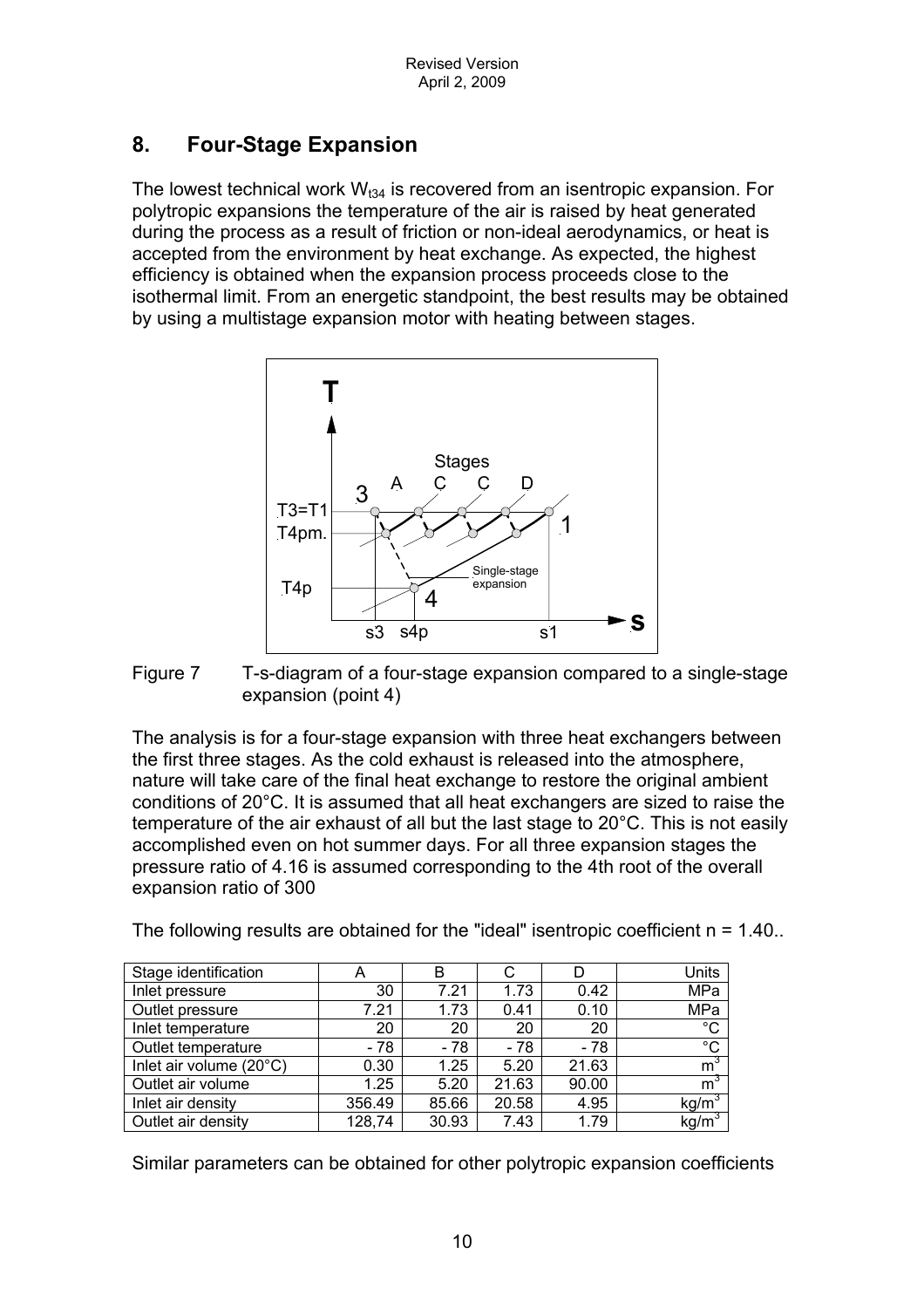For five different polytropic coefficients the results are presented in the following table for the stated assumptions. The listed numbers are obtained by summing the technical work output of all four stages. The results strongly depend on the choice of polytropic coefficient n as shown. Again, the minus signs are omitted for the extracted work.

| Four-stage<br>expansion         | $iso-$<br>thermal | poly-<br>tropic | poly-<br>tropic | poly-<br>tropic | isen-<br>tropic | units                    |
|---------------------------------|-------------------|-----------------|-----------------|-----------------|-----------------|--------------------------|
| Polytropic coefficient n        | 1.0               | 1.1             | 1.2             | 1.3             | 1.4             |                          |
| Technical Work W <sub>t34</sub> | 51                | 12.04           | 11.42           | 10.94           | 10.54           | MJ                       |
| Energy in tank $Wt_{13}$        | 51                | 51              | 51              | 51              | 51              | MJ                       |
| Efficiency $Wt_{34} / W_{t13}$  | 1.000             | 0.938           | 0.890           | 0.852           | 0.821           | $\overline{\phantom{0}}$ |
|                                 | 100               | 94              | 89              | 85              | 82              | $\%$                     |
| Final temperature $T_4$         | 20                | $-16$           | $-42$           | $-62$           | $-78$           | °C                       |

# **7. Overall Efficiency**

The overall thermodynamic efficiency of an air car cycle is defined as the useful technical work  $W_{t34}$  obtained by expanding the compressed air compared to the compression energy  $W_{t12}$  needed to fill the tank.

$$
\eta_{\text{tot}} = W_{t34} / W_{t12} \tag{9}
$$

Assuming isentropic conditions ( $n = 1.40$ ) for compression and expansion the following is obtained:

Single stage system:

 $n_{\text{tot}}$  = W<sub>t34</sub> / W<sub>t12</sub> = 25.33 MJ / 276.93 MJ = 0.0915 = 9.15%

Four-stage system:

 $n_{\text{tot}}$  = W<sub>t34</sub> / W<sub>t12</sub> = 42.16 MJ / 66.92 MJ = 0.6101 = 61.01%

For single-stage compression and expansion the overall efficiency is unacceptably low. But it is remarkably high for the four-stage solution.

It could be further improved by technical measures. A polytropic coefficient of 1.3 could be obtained by advanced compressor cooling. Also, heating the expansion engines could improve the process. Such effects can be recognized by using a polytropic coefficient of n = 1.35 for the expansion process. For these two more realistic numbers the overall efficiency becomes

 $\eta_{\text{tot}}$  = W<sub>t34</sub> / W<sub>t12</sub> = 42.91 MJ / 65.87 MJ = 0.6515 = 65.15%

This efficiency does not include electrical and mechanical losses of the air compressor, mechanical losses of the expansion engine and all parasitic power consumption related to the operation of the vehicle.